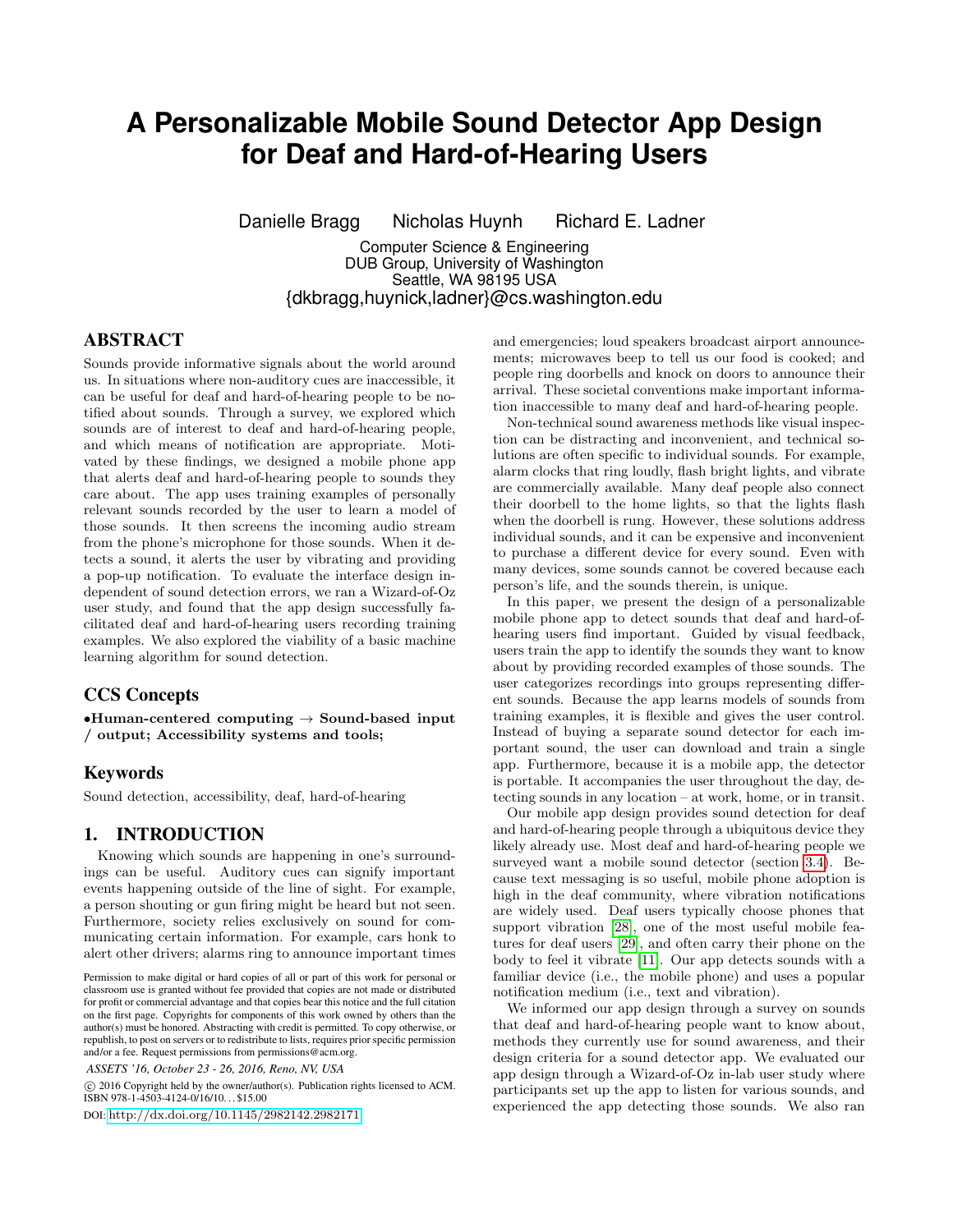an offline proof-of-concept for a GMM (Gaussian Mixture Model) based sound detection algorithm.

The key contributions of this paper include:

- A survey on the design preferences deaf and hard-ofhearing users have for a mobile sound detector app.
- The design of a mobile sound detector app independently trainable by deaf and hard-of-hearing users.
- A user study exploring the usability of our sound detector app design for deaf and hard-of-hearing users.

# 2. RELATED WORK

Sound awareness techniques include non-technical solutions, commercial products, and research ventures. This plethora of sound awareness methods highlights the importance of sound awareness. However, the usability of a trainable sound detector for deaf and hard-of-hearing users has not been explored, which we provide. The acoustic event detection required is an active research area spanning signal processing and machine learning.

### 2.1 Sound Awareness Techniques

There is a wide array of approaches that deaf and hardof-hearing people use for sound awareness. Some deaf and hard-of-hearing people are not interested in sounds, but there are many approaches adopted by those who are. Many sounds are accompanied by visual cues that deaf and hardof-hearing people pay attention to or check for. Some deaf and hard-of-hearing people use hearing aids or cochlear implants to improve sound sensing. It is possible to amplify only particular sound sources in hearing aids or cochlear implants, using wireless streaming with loop systems, FM, or infrared. Tactile hearing aids and tactile vocoders that vibrate to relay sonic information can also be used to identify sounds. Hearing dogs are also trained to alert their owners to important sounds.

There are many products that detect specific sounds, or replace them with other types of signals. In many deaf homes, the doorbell or phone feeds into the light system, so that the lights flash when somebody rings the doorbell or calls. Alarm clocks are available that emit loud sounds, vibrate, or flash bright lights. Several companies, including Harris Communications [\[12\]](#page-8-3) and Sonic Alert [\[34\]](#page-8-4), specialize in such products for deaf and hard-of-hearing consumers. Sound detectors for specific sounds are also marketed to consumers who are not deaf or hard-of-hearing. For example, baby monitors and breaking glass detectors can be useful for hearing, hard-of-hearing, and deaf consumers alike.

More comprehensive sound detection systems are emerging on the market, further signifying that sound detection is an important problem. For instance, the Leeo Smart Alert [\[16\]](#page-8-5) plugs into an outlet and listens for smoke and carbon monoxide alarms. When it detects either alarm, it calls the subscribed phone and plays a recording of the sound so that the user can verify that the alarm is going off, and respond appropriately. Audio Analytic [\[3\]](#page-8-6) sells a suite of sensors that are installed in the home to detect specific sounds like a baby cry, smoke alarm, or window breakage. Consumers must work with the company to develop custom sensors, and the system is designed specifically for the home. OtoSense [\[24\]](#page-8-7) provides software for monitoring industrial machine sounds, with a recently released app for personal use. The app detects two types of smoke alarms and lets the user specify additional sounds they want it to detect. However, the usability of these designs for deaf and hard-of-hearing users has not been studied.

Several research projects have attempted to provide sound awareness for deaf people. Many of these systems focus on specific use cases, including detecting sounds in one specific deaf-blind person's home [\[8\]](#page-8-8), and a chip for detecting sirens approaching from behind on the road [\[20\]](#page-8-9). Scribe4Me [\[18\]](#page-8-10) is a mobile app that takes a more generalizeable approach to sound awareness. Users press a button to request detailed information about the last 30 seconds of audio, and the app uses a human-in-the-loop system for transcription. Peripheral displays depicting sounds for deaf people have also been explored (e.g. [\[13,](#page-8-11) [19\]](#page-8-12)). Matthews et al. [\[19\]](#page-8-12) provide a discussion of the sounds that deaf people care about. Because this research was conducted 10 years ago by interviewing a small set of people, we used it to inform our design of a large-scale web survey on deaf sounds of interest; we expect a higher quantity of responses, and those responses to be more up-to-date. Other applied sound detection research includes identifying stress in human voices (e.g., [\[17\]](#page-8-13)), cough detection (e.g., [\[4,](#page-8-14) [15\]](#page-8-15)), speech detection (e.g., [\[10,](#page-8-16) [33\]](#page-8-17)), and voice recognition (e.g., [\[30,](#page-8-18) [21\]](#page-8-19)).

# 2.2 Acoustic Event Detection

Acoustic Event Detection (AED) refers to the problem of identifying both when sounds occur within an audio stream and which sounds they are. Detection is more complex than sound classification because the temporal boundaries of the sounds must be determined. Creating a personalizeable sound detector app for deaf and hard-of-hearing users requires a particularly robust solution to AED. People care about a diverse set of sounds, ranging from babies crying to appliances buzzing, and the app must be able to model these different sounds. Training examples might be recorded with background noise or conflicting concurrent sounds; the phone's audio stream will include diverse environmental noise; and the microphone will be muffled when the phone is placed in a pocket. The AED algorithm must be robust to all these obstacles.

Model and feature choice greatly impacts AED accuracy. Spectral features like Mel-Frequency Cepstral Coefficients (MFCCs) represent the frequencies that make up a sound, and are commonly used to represent sounds. Because different features provide better signatures for different sounds, algorithms have been built to help determine the most effective features for particular classification tasks (e.g., [\[26\]](#page-8-20)). The models for different sounds are built from these features. Researched models include Gaussian Mixture Models (e.g. [\[6,](#page-8-21) [31\]](#page-8-22)), Support Vector Machines (e.g. [\[1,](#page-8-23) [9\]](#page-8-24)), hierarchical models (e.g., [\[7,](#page-8-25) [1\]](#page-8-23)), and random regression forests (e.g. [\[27\]](#page-8-26)). Many of these solutions are tailored to specific sound types and environments, but a generalizable sound detection app must work well for any sound in any environment.

Once the sound model is built, different temporal methods are available for detecting sounds in the audio stream. Sliding window methods continuously determine whether a sound is present in a small window of recent sound. Hidden Markov Models represent the audio stream as a sequence of states (e.g. [\[6,](#page-8-21) [22,](#page-8-27) [23\]](#page-8-28)). Each state represents the sound occurring at that time. Smoothing methods can help prevent the model from jumping from one sound to another.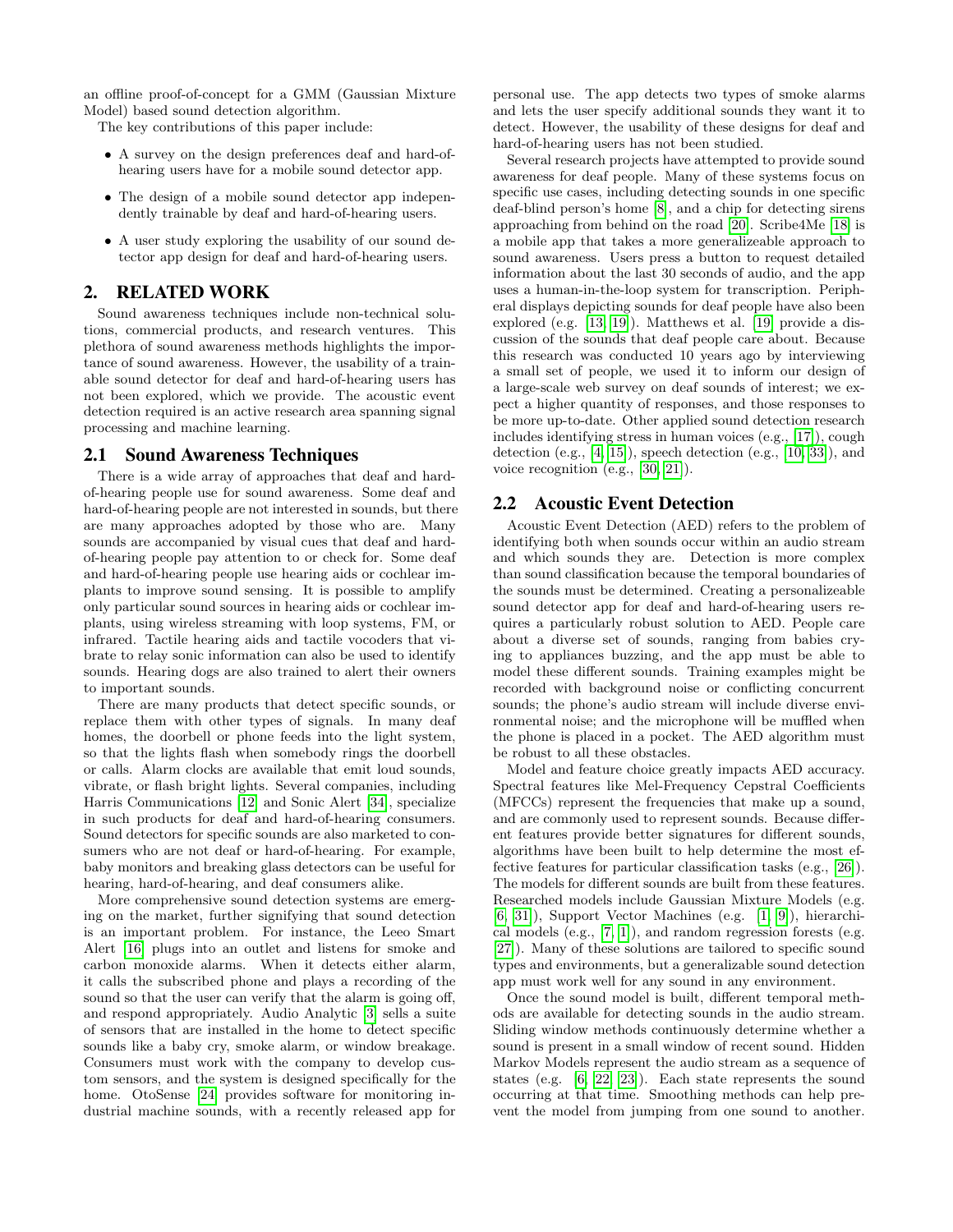<span id="page-2-0"></span>

Figure 1: Sounds of interest to deaf and hard-of-hearing participants (a) at home, (b) at work, and (c) while mobile.

<span id="page-2-1"></span>

Figure 2: Frequency of missed sounds (a) at home, (b) at work, and (c) while mobile.

Various onset detection methods have been developed and used to boost audio event detection accuracy (e.g., [\[5\]](#page-8-29)). We explored the performance of a sliding window GMM sound detection algorithm using training data gathered in our user study. The state-of-the-art in sound detection is advancing, and we expect future work applying these algorithms to yield more accurate results.

### 3. SURVEY TO INFORM APP DESIGN

We conducted a survey to determine which sounds deaf and hard-of-hearing people care about, which methods they currently use for sound awareness, and what design criteria they would have for an app that detects sounds. The survey was approved by the University of Washington IRB and distributed online. It consisted of a combination of multiplechoice and free-response questions. Appendix [A](#page-9-0) provides the exact questions. Participants were recruited by posting on Facebook and emailing relevant lists. We had 87 participants (51 female, 36 male). 50 were deaf, and 37 were hard-of-hearing. Ages ranged 18-99 (mean 42, std dev 17).

### 3.1 Sounds of Interest

The sounds that participants were interested in know-

ing about are presented in Figure [1.](#page-2-0) Participants selected sounds of interest from a list of options based on a previous sound awareness survey (i.e. [\[19\]](#page-8-12)) and discussions with deaf colleagues. We also provided a write-in "other" option. They selected sounds for three scenarios: a) at home, b) at work, and c) while mobile.

The biggest differences between deaf and hard-of-hearing participants are likely explained by deaf participants having non-auditory ways of knowing when important sounds happen. For example, fewer deaf participants wanted to know about wake-up alarms and phones ringing than hardof-hearing ones. Alarm clocks are available that ring loudly, vibrate, and have strong, flashing lights. Similarly, a phone can provide visual or tactile feedback when somebody calls, or can be connected to an external device that provides this feedback. It is likely that more deaf people know about and use these solutions. They are likely less concerned with knowing about a phone call or alarm clock going off because they already know when those events occur.

A small minority of participants wrote in additional sounds, which suggests our list was comprehensive. The home sounds participants added were: vehicles passing by, children having bad dreams, smoke and carbon monoxide detectors, ap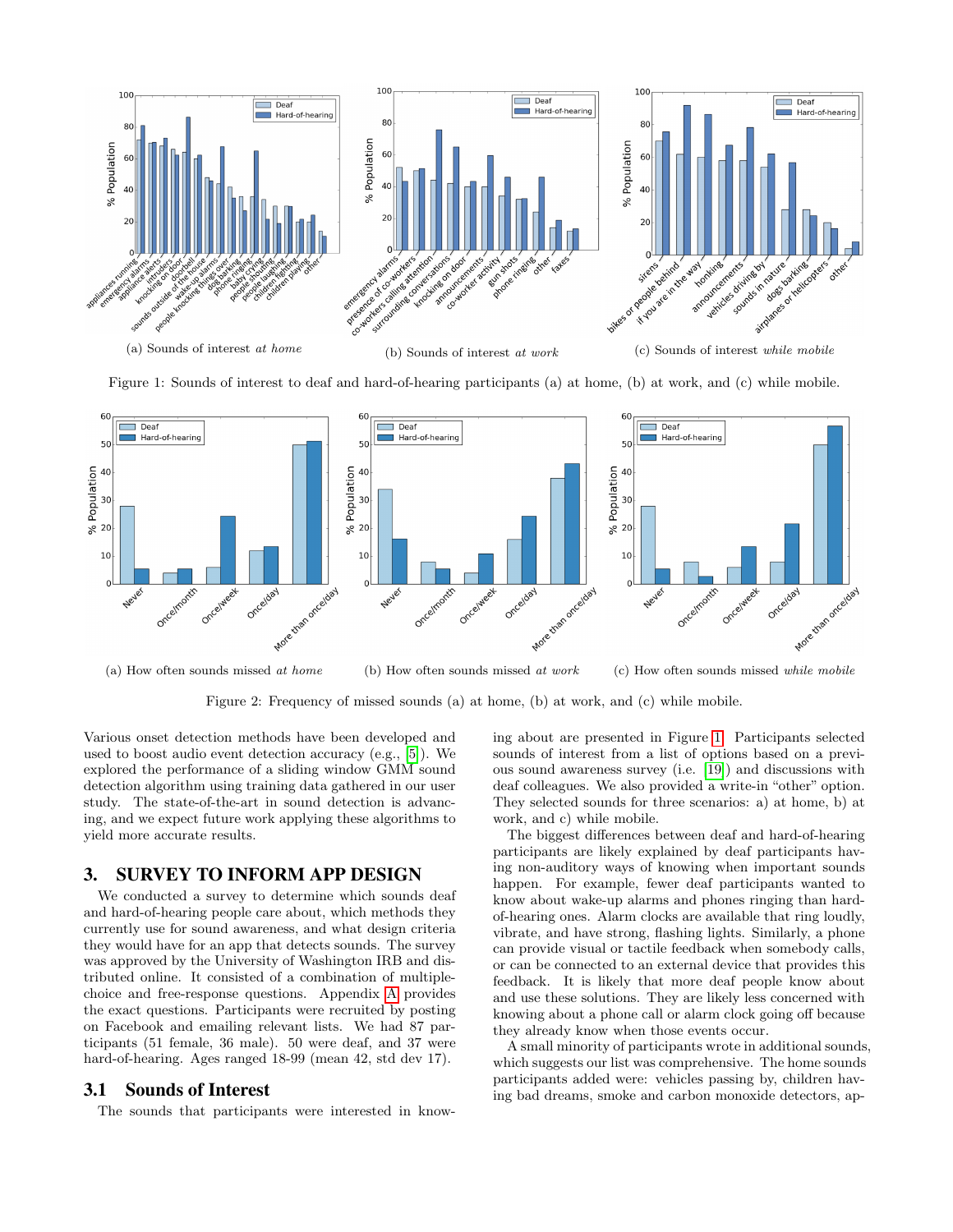pliances making unusual noises, water running, socializing, something dropping on the floor, gunshots, conversations, and distinguishing between multiple sources with similar frequency range. The sounds they wrote in for work were: dropping items, walking/running behind, moving carts, fire drill, printer, conversations, and baby sounds. The varied responses for work are likely due to varied work environments with different sounds. The sounds they added for mobile situations were: conversations, and sound location.

# 3.2 Missed Sound Frequency

To better understand where sound detection is needed, we asked participants how often they miss sounds of interest at home, at work, and while mobile. As shown in Figure [2,](#page-2-1) the majority of participants reported missing sounds in all three scenarios. About 50% of both deaf and hard-of-hearing participants thought they missed sounds more than once per day in each scenario. Most deaf participants either thought they never missed sounds, or that they missed sounds very frequently (more than once per day), as demonstrated by the U-shaped curve of the results in all three scenarios. Hard-of-hearing participants were more evenly distributed in how often they thought they missed sounds. It is possible that more deaf participants reported never missing sounds because they developed more reliable systems for knowing about the sounds they care about, or because they were less aware of missing sounds than hard-of-hearing participants.

#### 3.3 Techniques for Sound Awareness

Participants reported using a wide range of techniques and devices for sound awareness, highlighting the importance of an all-purpose solution. The most widely used technique was to check to see if a sound happened (over 80% of both hardof-hearing and deaf participants). The fewest participants relied on hearing dogs (under 30% of both hard-of-hearing and deaf participants). There was little variance in how much people relied on hearing dogs; each person either relied on a dog on a daily basis or not at all. Alarm clocks, and fire, smoke, or carbon monoxide alarms were the only alerting devices used by the majority of deaf participants. All other alert devices were used by a minority of both deaf and hard-of-hearing participants. The wide diversity of solutions with small user bases suggests that a general solution like a trainable sound detector app would be valuable. Instead of buying a separate device for many sounds they want to know about, users could download a single all-purpose app.

# <span id="page-3-0"></span>3.4 Need for a Mobile App

The vast majority of participants did not currently use any mobile apps for sound detection, but were interested in using a general sound detector app. Most participants did not use any mobile apps for sound detection (80% deaf, 89% hard-of-hearing). Those who did use sound detection apps reported using dictation software, software that connects to hearing aids or cochlear implants, and software that makes the phone flash or vibrate when receiving calls, alerts, or messages. None of the apps listed provide general sound detection (except OtoSense, which one participant used). Though most participants did not use mobile sound awareness apps, most wanted an app that would alert them to sounds of their choosing (88% deaf, 87% hard-of-hearing). The fact that the majority did not use any apps for sound awareness, yet wanted a sound detector app, demonstrates

<span id="page-3-1"></span>

Figure 3: Desired information for app notifications. Pairs of bars represent deaf and hard-of-hearing (HH) participants.

an unfulfilled user need.

We explored participants' design criteria for such an app. Figure [3](#page-3-1) summarizes desired information about detected sounds. Participants most wanted to know about sound identity, location, urgency, and confidence in detection. Volume, length (duration), and pitch are less important. Participants also reported a higher tolerance for extra notifications than for missed notifications. Deaf participants were more tolerant of both missed sounds and extra notifications. Twenty-six (59%) deaf and ten (38%) hard-of-hearing participants would tolerate at least one extra notification per day. Twenty (45%) deaf and eight (30%) hard-of-hearing participants would tolerate at least one missed sound per day. It is likely that deaf participants would tolerate more errors because a faulty app would still provide an appreciable benefit, whereas hard-of-hearing participants need a more accurate app to provide a comparable benefit.

Our survey results suggest that autonomy and privacy are important to users recording examples of sounds. Hard-ofhearing participants were generally willing to record more training samples. Fourteen (54%) hard-of-hearing participants were willing to provide at least five training examples for a sound, whereas thirteen (30%) deaf participants were willing to do the same. Three (7%) deaf participants did not want to record any examples, but all hard-of-hearing participants were willing to record some. It is possible that rich visual feedback during the recording process would increase deaf users' willingness to record examples of sounds they do not hear. About half of our participants were willing to ask a hearing person to help record sounds, but many (especially deaf users) preferred autonomy. All hard-of-hearing participants were willing to ask for help, compared to 84% of deaf participants. In terms of sharing, 73% hard-of-hearing and 59% of deaf participants were "very willing" to share recordings. Reluctance to share is likely due to privacy concerns.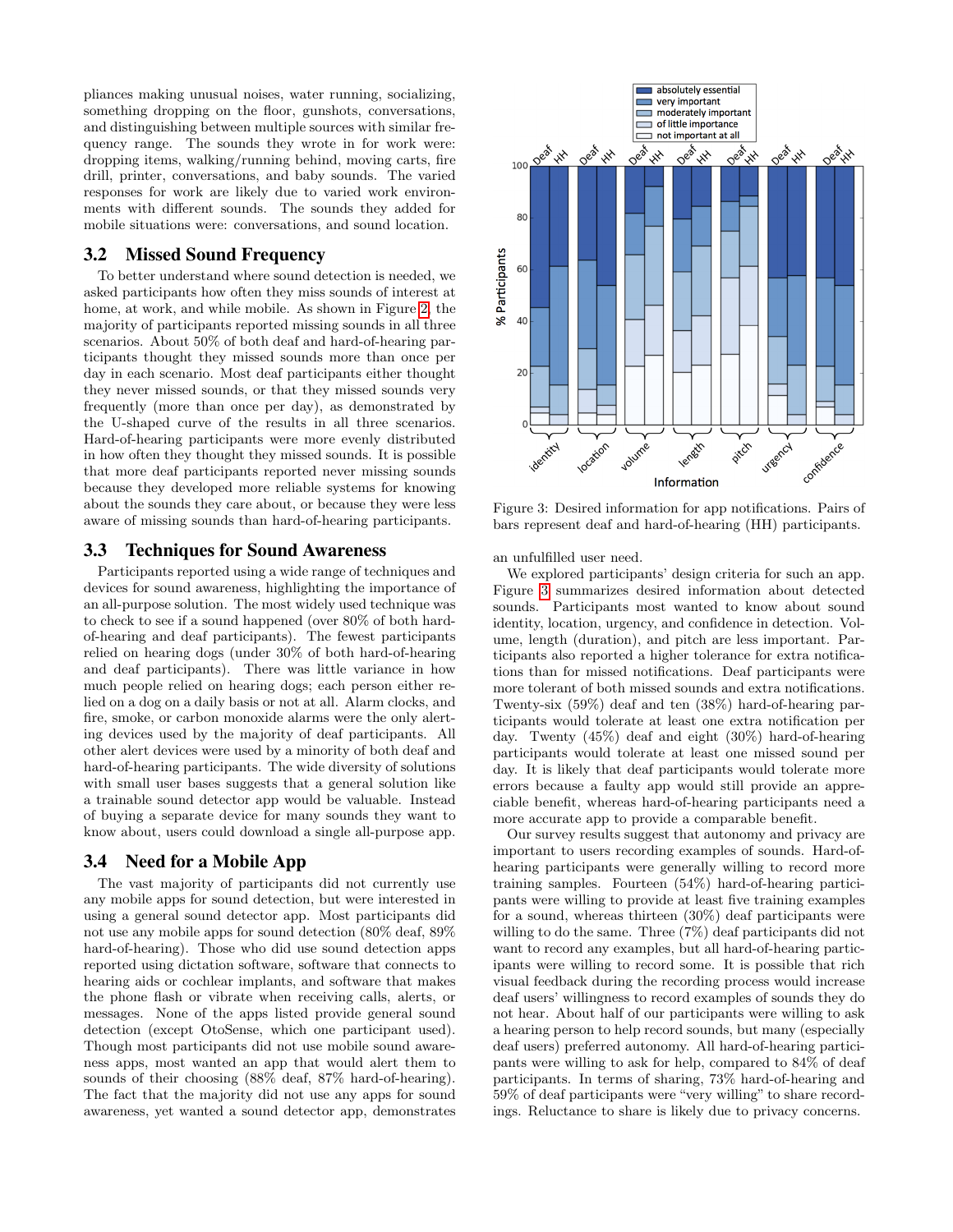<span id="page-4-0"></span>

Figure 4: Screen shots of the app interface.

# 4. SOUND DETECTOR DESIGN

Informed by our survey and refined through iterative design, we designed a sound detector app to alert deaf and hard-of-hearing users to nearby sounds of interest. We implemented the design as an Android application using standard Android sound processing and data storage methods.

# 4.1 Interface Design

The app interface (Figure [4\)](#page-4-0) allows users to train the app to identify sounds by recording examples of those sounds. The recording and editing screens provide visual feedback to support deaf and hard-of-hearing users independently recording sounds. Users create their own sound types (ex: "door knock" or "microwave beep"), and categorize their examples under the appropriate types. The app uses machine learning to model these sounds, and runs a sound detection algorithm on the incoming audio stream from the phone microphone to detect when these sound types occur. The user is then notified with a vibration and text notification letting them know which sound has occurred. The application also provides a display screen with a waveform of the current audio. The display can help users detect sounds that they want to record, gain an awareness of background noise, or find sound sources by seeing the waveform strengthen as they move closer to the source.

#### *4.1.1 Main Screen*

Because training the app to recognize different sound types is central to the app's functionality, the app's main menu provides a list of all sound types, as shown in Figure [4a.](#page-4-0) Users can check (or uncheck) the green box at the left of a sound type to make the app listen for (or ignore) that sound type. Sound types can be deleted by clicking DELETE or added by clicking the  $+$  at the top right. The "uncategorized" type appears at the top of the sound type list, and cannot be deleted. Clicking on a sound type brings the user to the recording list for that sound type. Through our iterative design process, we enlarged the listener switch to highlight the importance of turning it on and moved the sound display to a separate screen to avoid distraction.

#### *4.1.2 Recording List*

The recording list, displayed in Figure [4b,](#page-4-0) lists every recording that was given as an example of a particular sound

type. To keep the interface clean, the list only displays the user-given recording names. Additional details are available in the editing screen when the user clicks EDIT. Clicking DELETE deletes the corresponding recording. The  $+$  button allows the user to add a new recording. The recording interface that then appears automatically classifies the new recording under the current sound type.

#### *4.1.3 Recording Interface*

The recording interface, pictured in Figure [4c,](#page-4-0) provides a waveform visualization for visual feedback during the recording process. The "start" and "stop" buttons allow the user to start and stop recording. The recording interface can be accessed in two ways: 1) from the quick record button on the main menu or display screen, or 2) by navigating to a particular sound type and clicking the + button to add a sample. If the recording interface is accessed through a quick record button, the recording is put into the "uncategorized" type. Otherwise, it is saved under the currently selected type. To highlight the importance of categorizing the sample appropriately, the app verifies with the user before saving an "uncategorized" recording.

#### *4.1.4 Editing Interface*

The editing screen, pictured in Figure [4d,](#page-4-0) allows users to move a recording to a different sound type, change its name, or trim the recording. A static waveform visualization provides a visual representation of the recording. The visual feedback can help users evaluate the content of recordings. For example, a pulsing alarm will be visualized as a series of peaks. If the recording does not look as it should, the user is free to trim it or delete and try again. Recordings are trimmed by dragging two sliders along the waveform visualization to frame the desired portion of the recording. The user can also play back the recording if they want to listen to it themselves or ask a hearing friend to check the quality of the recording.

#### *4.1.5 Real-time Display*

The display screen, in Figure [4e,](#page-4-0) provides a visual representation of the current sound level. This feature can be used on its own to provide a sense of the current noise level, or can be used to help users identify when sounds they want to record happen. For example, if they want to record their dog barking, the visual display will jump every time their dog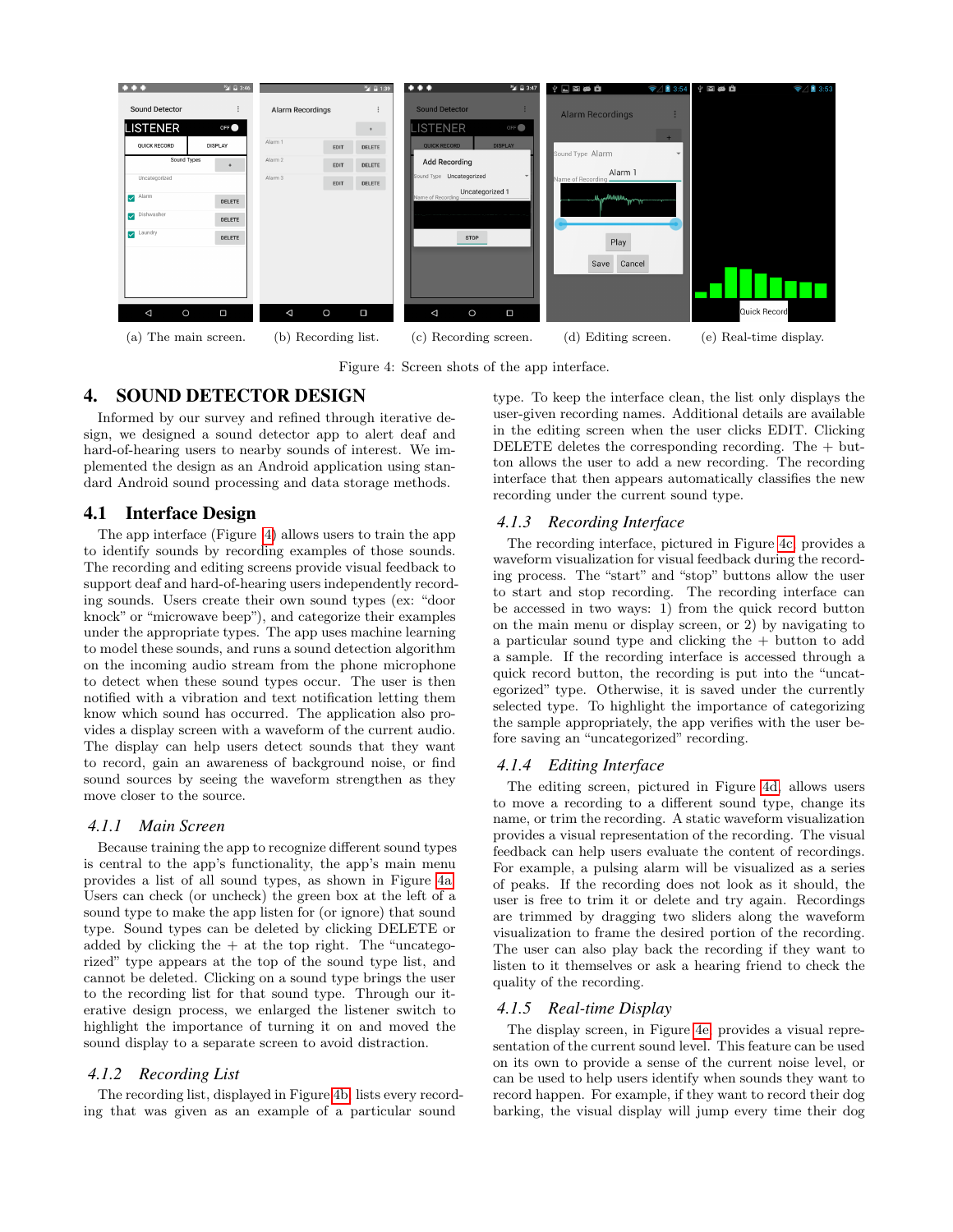barks. When a sound of interest occurs, it can be recorded directly from this screen using the quick record button.

#### 4.2 Implementation

We implemented the sound detector interface as an Android application. Audio data was managed by native Android classes, AudioRecord and AudioTrack. The two classes are designed to be used in conjunction with one another and function in similar ways. When the user records a sound, AudioRecord stores the microphone input as raw Pulse Code Modulation (PCM) data in a buffer  $(<1 s)$ , which is transferred to external storage. The AudioTrack class inversely reads data from the external file into the buffer and plays it from there. Metadata on the recordings is stored in the phone using Android's built-in SQLite database. The waveform displays are generated from the raw PCM data. Our implementation includes all functionality, except for algorithmic sound detection. For our user study, we pushed event detection notifications ourselves using Parse (i.e., [\[25\]](#page-8-30)), an open source backend API.

# 5. INTERFACE USABILITY STUDY

We ran a formative in-lab study to evaluate the usability of the sound detector interface design for deaf and hard-ofhearing users. During the study, participants set up the app to listen for two sounds: door knocks and an alarm clock ringing. For each sound, participants recorded and edited examples of the sound, saved the sounds in the appropriate category, and set the app to listen for the desired sound. Participants answered questions and provided open-ended feedback about their experience. We obtained IRB approval through the University of Washington and recruited by posting on Facebook and emailing relevant lists.

We had 12 participants (9 female, 3 male). Age ranged from 19-60 (average 33). Five identified as deaf (all from birth); four as hard-of-hearing (1 from birth, 3 from childhood); one as both deaf and hard-of-hearing depending on the context (from infancy); one as "hearing impaired" (from childhood); and one as mostly hearing with difficulty in noisy environments (from young or mid-adulthood). Seven participants (58%) reported having their mobile phone with them over 80% of the time at home, eight (75%) reported the same at work, and ten (83%) reported the same when mobile. This smartphone-equipped majority would be able to detect sounds throughout the day using our app. One participant did not own a smartphone and expressed frustration with smartphones in general. No participants used apps to monitor sounds outside of the study.

### 5.1 Study Procedures

The study took place in a lab setting, and an American Sign Language interpreter was made available to each participant. The study consisted of several steps: 1) watching a short demo video, 2) setting the app up to detect door knocks, 3) setting the app up to detect an alarm, and 4) receiving a sound detection notification. Participants used a Samsung Android phone with the app installed. After each task, participants answered specific questions about their experience, and provided freeform feedback. Participants were encouraged to ask questions and talk about their experience.

We explained that the app will detect each sound more accurately if the user provides more recorded examples and trims them, and participants were free to decide how many

samples to record and which to trim. We provided the following instructions for setting up the app to listen for the door knock (and later for the alarm):

- 1. Create a sound category for door knocks (or the alarm).
- 2. Record examples of door knocks (or the alarm).
- 3. Tell the app to detect knocks (or the alarm).

In closing, we asked participants to configure the app to listen for door knocks but not the alarm, and triggered a door knock notification. Because we wanted to evaluate the usability of the app interface without detection accuracy confounding our results, we ran a Wizard-of-Oz experiment. Whenever a sound occurred that the app was configured to detect, we manually pushed a notification to the phone.

### 5.2 Study Results

We found the app design to be usable for deaf and hardof-hearing users recording training examples of sounds. We evaluated usability through participants' ability to train and use the app, and their qualitative feedback. All participants successfully trained the app by recording, editing, and organizing samples appropriately, and noticed notifications. Participants' responses provide evidence that the training process was generally easy and notifications were appropriate. Areas for improvement include clearer instructions about sound categorization, larger buttons and checkboxes, and personalized notifications. We present participants' answers to questions about their experience in Figure [5,](#page-6-0) and provide a thematic analysis of their free-form feedback.

# *5.2.1 Recording and Organizing Recordings*

All participants successfully recorded sound samples, and 91.7% agreed that "It was easy to record sounds." These participants understood that the user must categorize their recordings so that the app can "learn" those sounds, and felt that the app clearly supported this task. In the words of P9, it was "sleek and minimal which makes it easy to use." Others called it "intuitive,""simple," and "easy to use." Six participants specified the app's customizability as a strength. They liked that it could be trained to detect their personal sounds, and that it could handle a wide variety of sounds. They also enjoyed having control over their recordings.

The organization of sounds into categories confused some participants. Several asked us to clarify what a "sound category"was. Some expected the app to distinguish between individual recordings within a single category. Others thought a single example of a sound would be sufficient for the app to identify that sound. One person expected to provide more recordings for a variable sound (like knocking on different doors) than for a highly regular sound (like an electronic alarm). This expectation aligns with our vision of the app using the recordings in a single category to learn a model of that sound type. More training examples lead to more robust models, especially for highly variable sounds, and thus improved accuracy. Explanations satisfied our participants, and clearer instructions would likely reduce future confusion.

### *5.2.2 Editing Recordings*

Participants generally enjoyed editing their training examples. The waveform visualization of the recordings was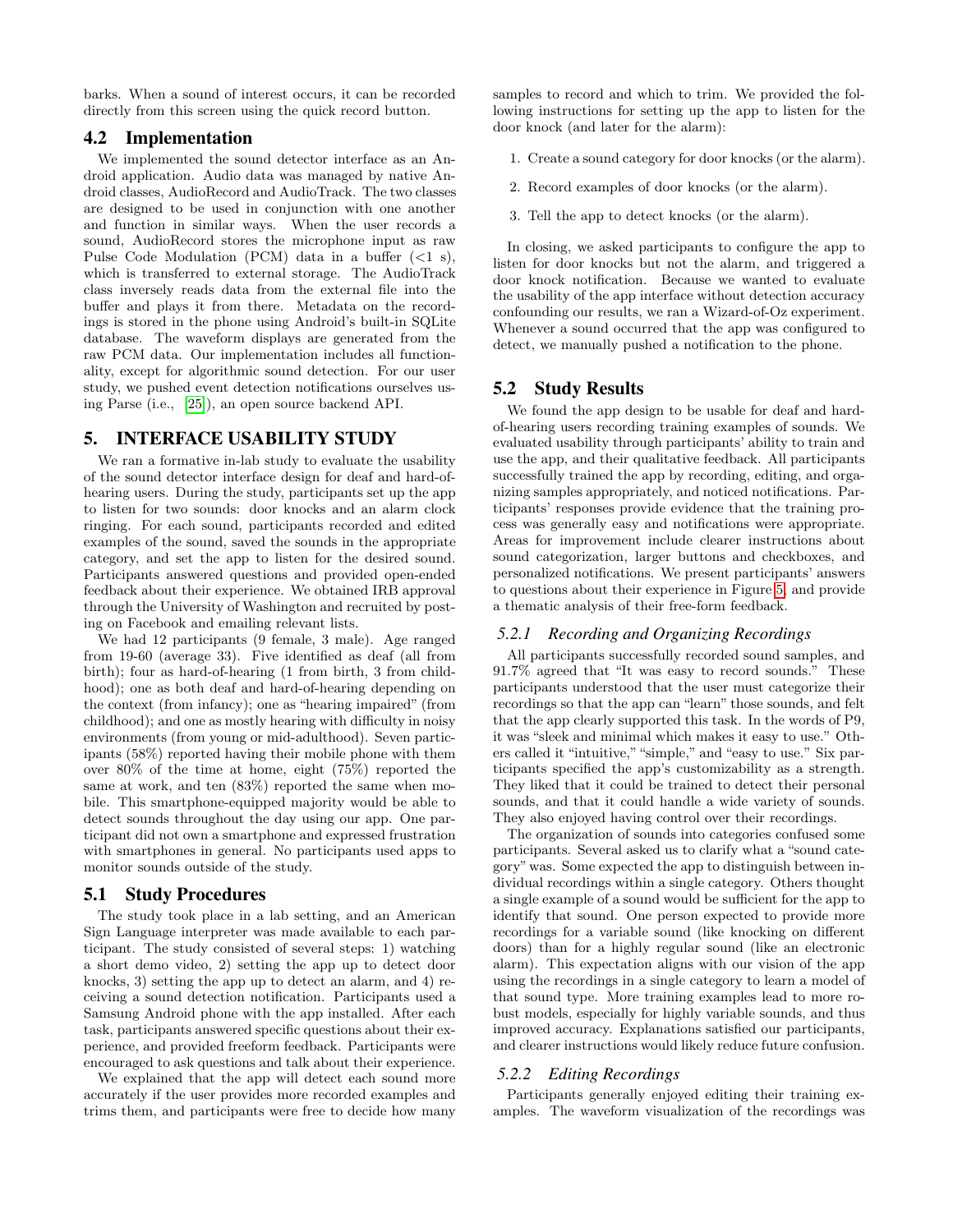<span id="page-6-0"></span>

Figure 5: Participant responses to questions about their experience using the interface during the study.

a particular strength, with 91.7% of participants strongly agreeing that "The visual display was helpful for editing [their] recordings." The display provides a visual representation on recording content that allows deaf and hard-ofhearing users to evaluate them without hearing them. P4 explained how the display helps understand and trim recordings of repetitive sounds like an alarm: "if a deaf person could not hear it but wants to record whatever the sound is, they could possibly see the repetition and edit it down to a certain amount." Only half of our participants played back a sample, yet all participants successfully used the sliders to frame the part of their recordings they wished to keep. As P9 summarized, "VERY easy to use – just drag and stop." Once familiarized with the editing process, several participants described viewing and trimming recordings as "fun." Two participants expressed difficulty controlling the sliders. Enlarging the slider area would improve ease in the future.

#### *5.2.3 Configuring the Listener*

All participants successfully configured the app to listen for door knocks and ignore the alarm, though several asked questions along the way. Configuration involved selecting the door knock category, unselecting the alarm category, and sliding the listener on. All these actions take place on the main menu. All participants agreed that "It was easy to tell the app to ignore the alarm," and all but 8.3% agreed that "It was easy to tell the app to listen for the door knock." Of the participants who found configuration easy, one described the tasks as "easy peasy" and another elaborated, "it's easy to check on and off the options." Of the participants who had difficulty, four mentioned that the check boxes for selecting and unselecting sound categories were too small, and consequently had trouble checking the boxes with their fingers. One participant forgot to turn on the listener once they selected the sound categories, and suggested increasing the listener button's size to draw attention to the button.

#### *5.2.4 Notification System*

While most participants (58%) found the notification design sufficient to alert them to sounds in daily life, we received more feedback on the notification design than for any other part of the design. All participants received a door knock notification. If they did not test the door knock detection themselves, we knocked on the study door for them.

The combination of haptic and visual feedback caught each participant's attention. Many were impressed when the app notified them, and responded with "Cool!" or "Neat!" Those who criticized the text display wanted a larger notification, more information like a timestamp, and longer persistence on the screen. One participant was concerned about missing notifications if the phone was not physically on them, explaining, "it'd be hard to detect... if it only vibrates and the phone is not in my hand." Several participants wanted to customize the notifications for different sounds. For example, the phone could use a different sequence of vibrations to notify the user about each sound type. Others wanted alerts sent over another modality or to another device. They suggested email, SMS, flashing phone lights, sonic alerts, and amplifying the detected sound.

#### *5.2.5 Use Cases*

Participants envisioned many uses of our app in their lives. Picking out sounds while watching TV or in a noisy environment can be particularly difficult, and several participants hoped that the app would do so for them. Others noted that the app would be useful when they chose not to use their cochlear implants or hearing aids, or when they were using their cochlear implants to listen to music or other content besides their surroundings. Several participants stay near the door and periodically check for guests they are expecting, and using our app to detect door knocks would give them more freedom. They were also interested in using the app to detect distant sounds. For example, they might want to know when the tea pot boils in the kitchen downstairs. Several participants mentioned that they would like to take the app home and try it out on their personal use cases.

Participants also suggested design improvements for realworld usability. Some sounds are common but difficult to record (e.g. a fire-alarm or ambulance passing), and having these sounds built-in would be convenient. One participant was concerned about the presence of background noise or competing sounds while recording. While the app provides some feedback about background noise by visualizing sound level (i.e. volume), adding explicit feedback about conflicting sounds might improve usability. Three participants were concerned about the time it takes to set up the app, and streamlining the training process or allowing users to share training samples would likely lower barriers to use.

# 6. SOUND DETECTION EXPLORATION

To explore the viability of a sound detection app trained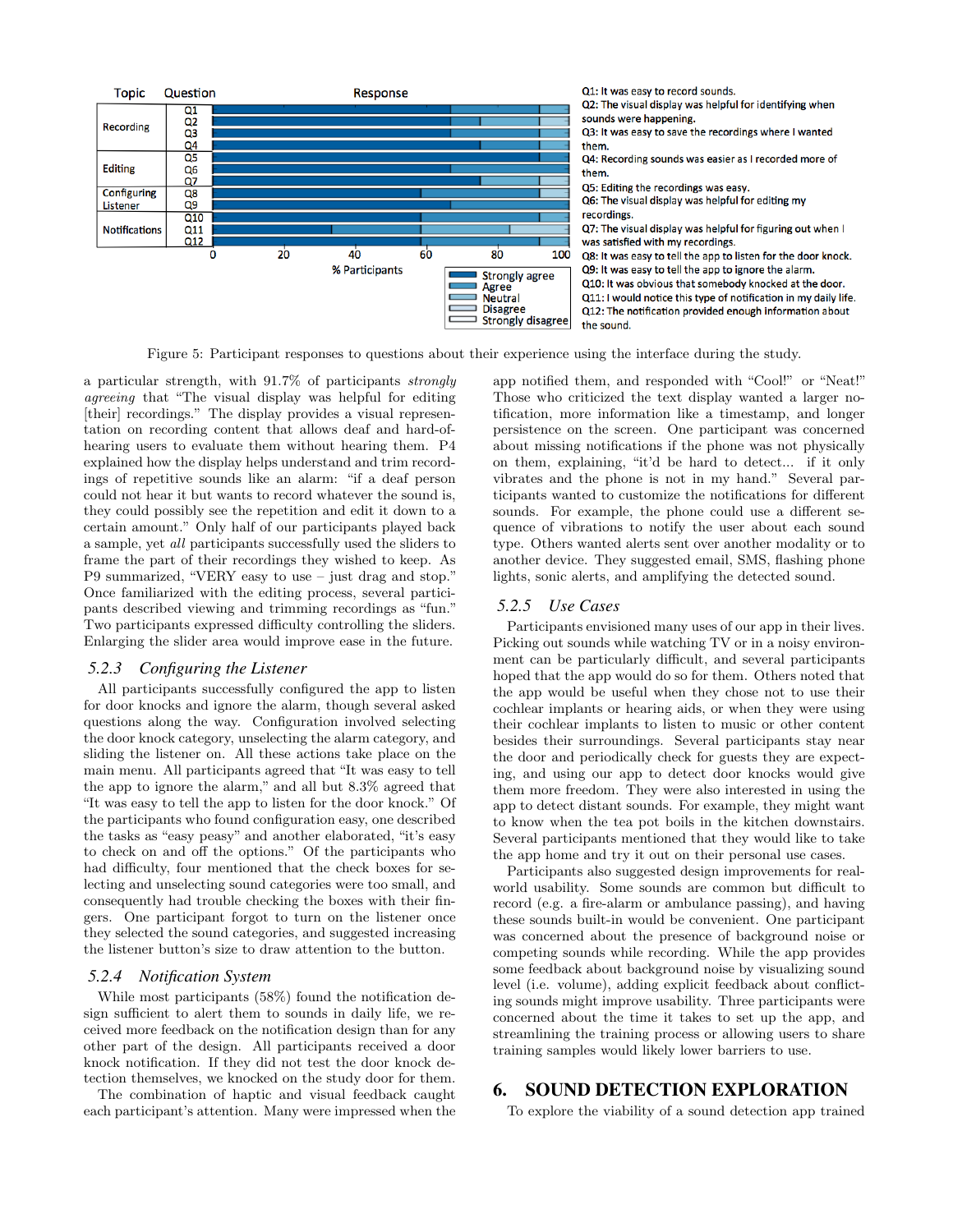by deaf and hard-of-hearing users, we implemented a basic sound detection algorithm and tested it on the training examples recorded in our user study. We model sounds as Gaussian Mixture Models (GMMs), a common technique in sound recognition and detection (e.x. [\[31\]](#page-8-22)). The model's features are Mel-Frequency Cepstral Coefficients (MFCCs) which are commonly used for speech recognition [\[30\]](#page-8-18). We extract 14 MCFFs for each frame in the training samples.

We use a set of sliding windows to detect sounds in the incoming audio stream. Each sound (or class) has its own sliding window, spanning the average length of the class's training examples. The current window is classified as the sound whose GMM produces the highest normalized loglikelihood, the sliding windows are incremented, and the process repeats. The windows are incremented by 1/3 the size of the smallest window, a gap size found to perform well through experimentation. We smooth our classification by extending it to cover the expected duration of the sound, computed as the average duration of the training examples for that sound. We add a "white noise" class, trained on examples of office sounds and silence, to compete with the other sound types. An app notification is triggered when a window is classified as a sound other than "white noise" and the previous window does not share the same classification.

Table [1](#page-7-0) shows our sound detection algorithm performance on recordings of door knocks and alarms from our user study. We ran 3-fold cross-validation on their examples. Test clips were formed by randomly inserting user recordings into longer streams of white noise collected in the study setting. We compared the events detected by our algorithm to the ground ground truth of audio events occurring where they were inserted in the longer streams. Each time the algorithm detected the inserted sound in the insertion range, we counted a true positive; each time the algorithm detected any other sound, we counted a false positive. Precision is the fraction of notifications sent that detected the right sound, and recall is the fraction of sounds that triggered a notification. F-score is a weighted average of precision and recall.

<span id="page-7-0"></span>

|           |           | Alarm | Knock |
|-----------|-----------|-------|-------|
|           | Precision | 1.00  | 0.41  |
| Uncleaned | Recall    | 0.28  | 1.00  |
|           | F-Score   | 0.44  | 0.58  |
|           | Precision | 0.71  | 0.77  |
| Cleaned   | Recall    | 0.98  | 0.41  |
|           | F-Score   | 0.82  | 0.54  |

Table 1: Accuracy of our sound detection algorithm using 3-fold cross-validation on recordings from our user study.

Our results demonstrate that background noise in training examples can impact detection accuracy. One researcher took notes with a portable keyboard during the study, and loud typing sounds were present in many training examples. Because loud typing sonically resembles knocking, keyboard sounds during alarm recordings were often mistaken for door knocks. We removed typing noises with Audacity's noise removal tool [\[2\]](#page-8-31) to produce "Cleaned" training examples. This boosted performance, and in particular increased alarm recall. Because deaf and hard-of-hearing users might not be aware of or recognize the impact of background noise, providing additional visual feedback on training example quality would be a powerful addition to the app design. While our algorithmic experiments are preliminary, the state-ofthe-art in sound detection is advancing, and we expect that robust sound detection will be possible in the future.

# 7. CONCLUSION

In this work, we introduced the design of an app that detects sounds of interest to deaf and hard-of-hearing users. It is trainable by users who record examples of the sounds they want detected. Visual representations of both real-time audio and recorded sounds provide visual feedback on sonic content to allow deaf and hard-of-hearing users to independently train the app. Our design is informed by a widescale survey we ran on the design criteria that deaf and hard-ofhearing users have for such an app, including which sounds they want it to detect. We evaluated our interface design through a Wizard-of-Oz user study, and found the interface to be highly usable for deaf and hard-of-hearing users recording training examples of sounds. We also provided a preliminary exploration of a sound detection algorithm with training data from the user study.

A trainable sound detector app has many potential benefits: improved awareness in social situations where information is only communicated auditorily, freedom from visually checking if important events have occurred, the ability to turn off cochlear implants or hearing aids while still knowing about important sounds, and the consolidation of multiple detection methods into a single app. Allowing users to train the app gives users a great amount of control over the detector. They can customize it to personal sounds, and can expect high detection accuracy because it is trained on the exact sounds they want it to identify, recorded with the same device that will do the detection, and likely in the same environments where the detector will be expected to work.

There are several limitations to our current work. In particular, we did not implement a sound detection algorithm in the app because we did not achieve a high enough accuracy for diverse sounds in noisy environments with the methods we tried. Using Wizard-of-Oz sound detection for our user study allowed us to evaluate the app design without accuracy errors impacting the user experience. The algorithm we implemented is preliminary, and we expect to find appropriate algorithms in the future. Sensors are improving as industry pushes to gather data about users' environments, and virtual assistants already detect voice commands. The existence of virtual assistants like Apple's Siri (i.e. [\[32\]](#page-8-32)) that run constantly but do not drain the battery suggests adequate efficiency is possible as well.

We plan to improve our interface design and release a complete working app. Because our study participants requested various notifications, we plan to support customization. For example, one participant could receive email alerts while another relays detected sounds to their cochlear implant. Sounds could even trigger complex responses, like turning on the porch lights when somebody knocks, by integrating into a smart environment or logic system like IFTTT (i.e. [\[14\]](#page-8-33)). We will also explore active learning to help guide users about which categories of sounds need more examples. We plan to run a longitudinal study with the complete app to fully explore its usability. We hope that our work will result in a useful product, and encourage other sound detection researchers and developers to consider and evaluate the usability of their systems for deaf and hard-of-hearing users.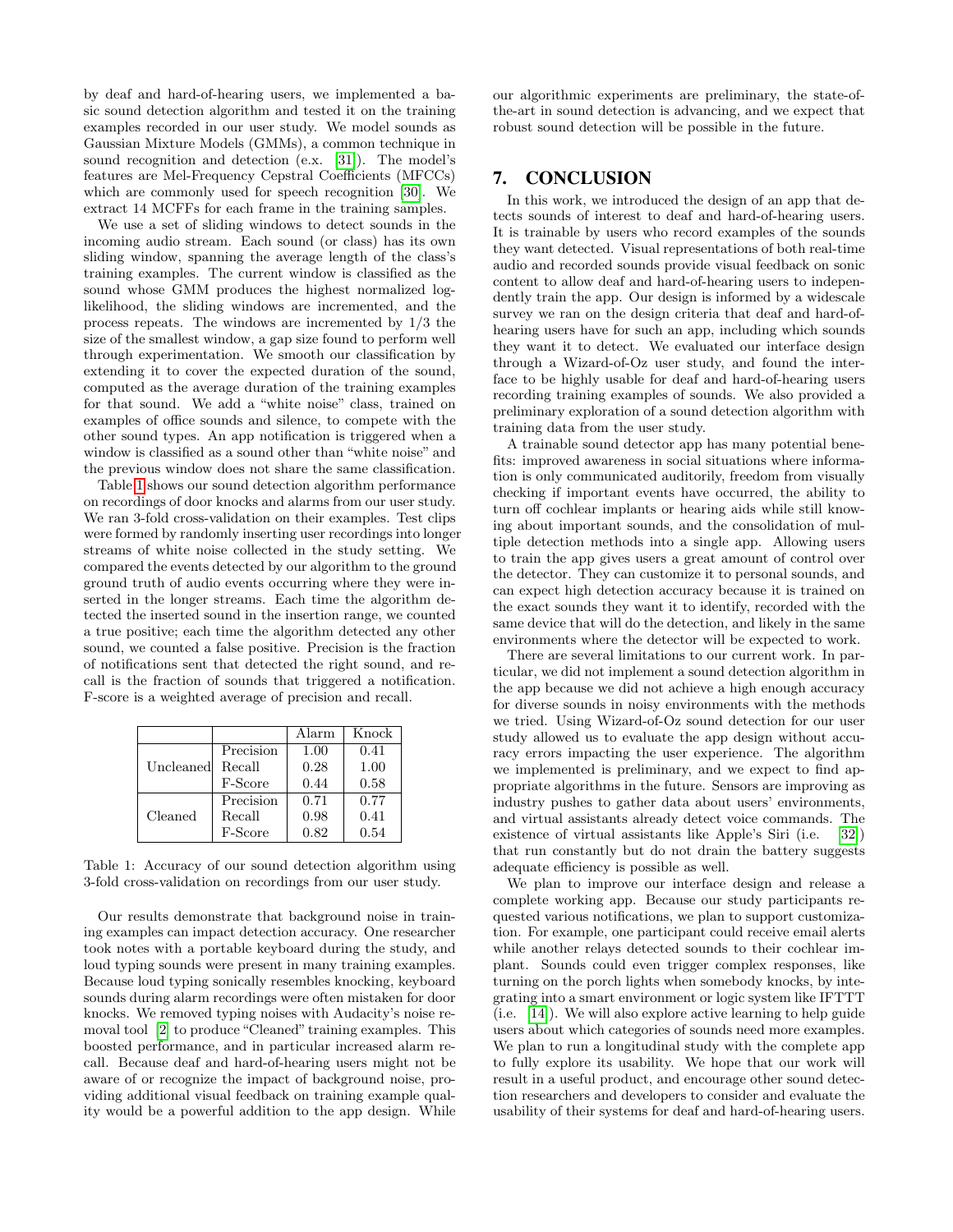# 8. REFERENCES

- <span id="page-8-23"></span>[1] P. K. Atrey, N. C. Maddage, and M. S. Kankanhalli. Audio based event detection for multimedia surveillance. In Proc. ICASSP, volume 5, pages 813–816, 2006.
- <span id="page-8-31"></span>[2] Audacity. [http://www.audacityteam.org,](http://www.audacityteam.org) Accessed: 2015-09-28.
- <span id="page-8-6"></span>[3] Audio Analytic. [http://www.audioanalytic.com,](http://www.audioanalytic.com) Accessed: 2016-05-06.
- <span id="page-8-14"></span>[4] S. Birring, T. Fleming, S. Matos, A. Raj, D. Evans, and I. Pavord. The leicester cough monitor: preliminary validation of an automated cough detection system in chronic cough. European Respiratory Journal, 31(5):1013–1018, 2008.
- <span id="page-8-29"></span>[5] S. Böck, F. Krebs, and M. Schedl. Evaluating the online capabilities of onset detection methods. In Proc. ISMIR, pages 49–54, 2012.
- <span id="page-8-21"></span>[6] M. Casey. General sound classification and similarity in mpeg-7. Organised Sound, 6(02):153–164, 2001.
- <span id="page-8-25"></span>[7] C. Clavel, T. Ehrette, and G. Richard. Events detection for an audio-based surveillance system. In Proc. ICME, pages 1306–1309. IEEE, 2005.
- <span id="page-8-8"></span>[8] R. I. Damper and M. D. Evans. A multifunction domestic alert system for the deaf-blind. IEEE Transactions on Rehabilitation Engineering, 3(4):354–359, 1995.
- <span id="page-8-24"></span>[9] G. Guo and S. Z. Li. Content-based audio classification and retrieval by support vector machines. IEEE Transactions on Neural Networks, 14(1):209–215, 2003.
- <span id="page-8-16"></span>[10] J. Haigh and J. Mason. Robust voice activity detection using cepstral features. In Proc. TENCON, volume 3, pages 321–324. IEEE, 1993.
- <span id="page-8-2"></span>[11] J. Harkins, P. E. Tucker, N. Williams, and J. Sauro. Vibration signaling in mobile devices for emergency alerting: A study with deaf evaluators. Journal of deaf studies and deaf education, 15(4):438–445, 2010.
- <span id="page-8-3"></span>[12] Harris Communications. [http://www.harriscomm.com,](http://www.harriscomm.com) Accessed: 2016-05-06.
- <span id="page-8-11"></span>[13] F. Ho-Ching, J. Mankoff, and J. A. Landay. Can you see what i hear?: the design and evaluation of a peripheral sound display for the deaf. In Proc. CHI, pages 161–168. ACM, 2003.
- <span id="page-8-33"></span>[14] If This Then That (IFTTT). [https://www.ifttt.com,](https://www.ifttt.com) Accessed: 2016-05-06.
- <span id="page-8-15"></span>[15] E. C. Larson, T. Lee, S. Liu, M. Rosenfeld, and S. N. Patel. Accurate and privacy preserving cough sensing using a low-cost microphone. In Proc. UbiComp, pages 375–384. ACM, 2011.
- <span id="page-8-5"></span>[16] Leeo Smart Alert. [http://shop.leeo.com/pages/about-leeo-smart-alert,](http://shop.leeo.com/pages/about-leeo-smart-alert) Accessed: 2016-05-06.
- <span id="page-8-13"></span>[17] H. Lu, D. Frauendorfer, M. Rabbi, M. S. Mast, G. T. Chittaranjan, A. T. Campbell, D. Gatica-Perez, and T. Choudhury. Stresssense: Detecting stress in unconstrained acoustic environments using smartphones. In *Proc. UbiComp*, pages 351–360. ACM, 2012.
- <span id="page-8-10"></span>[18] T. Matthews, S. Carter, C. Pai, J. Fong, and J. Mankoff. Scribe4me: evaluating a mobile sound transcription tool for the deaf. In UbiComp, pages 159–176. 2006.
- <span id="page-8-12"></span>[19] T. Matthews, J. Fong, F. W.-L. Ho-Ching, and J. Mankoff. Evaluating non-speech sound visualizations for the deaf. Behaviour and Information Technology, 25(4):333–351, 2006.
- <span id="page-8-9"></span>[20] M. Mielke, A. Schäfer, and R. Brück. A mixed signal ASIC for detection of acoustic emergency signals in road traffic. International Journal of Microelectronics and Computer Science, 2:105–111, 2010.
- <span id="page-8-19"></span>[21] L. Muda, M. Begam, and I. Elamvazuthi. Voice recognition algorithms using mel frequency cepstral coefficient (MFCC) and dynamic time warping (DTW) techniques. arXiv preprint arXiv:1003.4083, 2010.
- <span id="page-8-27"></span>[22] P. Nordqvist and A. Leijon. An efficient robust sound classification algorithm for hearing aids. The Journal of the Acoustical Society of America, 115(6):3033–3041, 2004.
- <span id="page-8-28"></span>[23] S. Oberle and A. Kaelin. Recognition of acoustical alarm signals for the profoundly deaf using hidden markov models. In Proc. ISCAS, volume 3, pages 2285–2288. IEEE, 1995.
- <span id="page-8-7"></span>[24] OtoSense. [http://www.otosense.com,](http://www.otosense.com) Accessed: 2016-04-10.
- <span id="page-8-30"></span>[25] Parse. [http://www.parse.com,](http://www.parse.com) Accessed: 2016-05-06.
- <span id="page-8-20"></span>[26] G. Peeters and X. Rodet. Automatically selecting signal descriptors for sound classification. In ICMC, pages 1–1, 2002.
- <span id="page-8-26"></span>[27] H. Phan, M. Maas, R. Mazur, and A. Mertins. Random regression forests for acoustic event detection and classification. IEEE/ACM TASLP, 23(1):20–31, 2015.
- <span id="page-8-0"></span>[28] M. R. Power and D. Power. Everyone here speaks txt: Deaf people using sms in australia and the rest of the world. Journal of deaf studies and deaf education, 9(3):333–343, 2004.
- <span id="page-8-1"></span>[29] M. R. Power, D. Power, and L. Horstmanshof. Deaf people communicating via SMS, TTY, relay service, fax, and computers in australia. Journal of deaf studies and deaf education, 12(1):80–92, 2007.
- <span id="page-8-18"></span>[30] L. Rabiner and B.-H. Juang. Fundamentals of speech recognition. 1993.
- <span id="page-8-22"></span>[31] D. A. Reynolds. Speaker identification and verification using gaussian mixture speaker models. Speech communication, 17(1):91–108, 1995.
- <span id="page-8-32"></span>[32] Siri. [http://www.apple.com/ios/siri,](http://www.apple.com/ios/siri) Accessed: 2016-05-06.
- <span id="page-8-17"></span>[33] J. Sohn, N. S. Kim, and W. Sung. A statistical model-based voice activity detection. Signal Processing Letters, IEEE, 6(1):1–3, 1999.
- <span id="page-8-4"></span>[34] Sonic Alert. [http://www.sonicalert.com,](http://www.sonicalert.com) Accessed: 2016-05-06.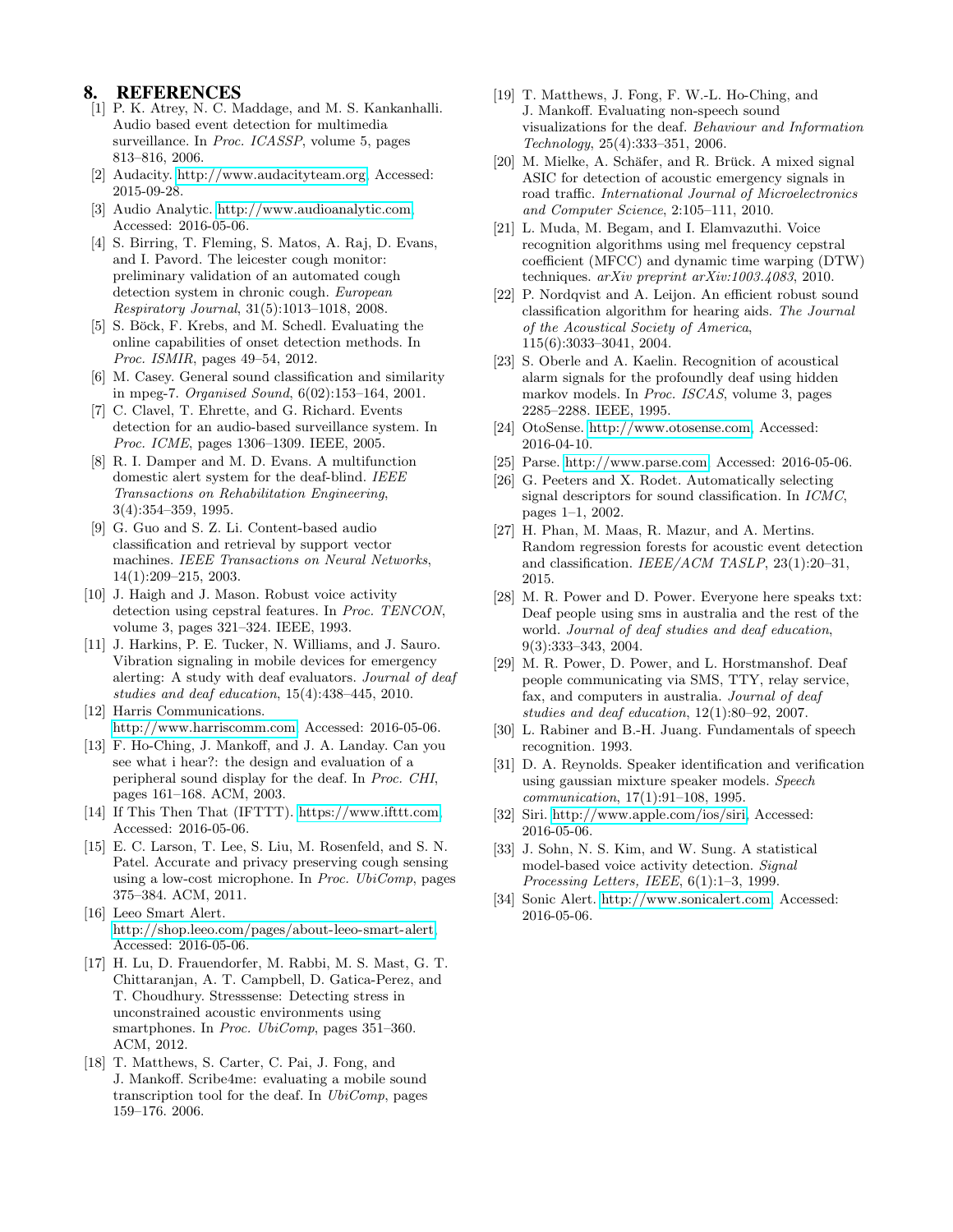bile:

1. How often do you miss sounds that you want to know about? For example, a door knock, baby crying, or car honking.

When  $\bigcirc$   $\bigcirc$   $\bigcirc$   $\bigcirc$   $\bigcirc$   $\bigcirc$ 

Emergency alarms

Wake-up alarms

Knocking on door

Phone ringing

People laughing

Children fighting

Children playing

Baby crying

Intruders

Dog barking

tea pot boiling)

Doorbell

- <span id="page-9-0"></span>**A. SURVEY QUESTIONS** that apply.<br>Presence of co-workers What your co-workers are doing Never Once Once Once More than  $\Box$  Co-workers trying to get your attention per per per once per Surrounding conversations month week day day At  $\circ$   $\circ$   $\circ$   $\circ$   $\circ$ At  $\bigcirc$   $\bigcirc$   $\bigcirc$   $\bigcirc$   $\bigcirc$   $\bigcirc$   $\bigcirc$  Knocking on door home: At 0 0 0 0 0 At O O O O O D Emergency alarms work: When  $\bigcirc$   $\bigcirc$   $\bigcirc$   $\bigcirc$   $\bigcirc$   $\bigcirc$   $\bigcirc$  Phone ringing Phone in  $\bigcirc$ Faxes 2. At home, what sounds do you care about? Check all that apply. Announcements Gun shots Other: 4. When mobile, what sounds do you care about? Check People shouting all that apply. Vehicles driving by Honking Sirens Airplanes or helicopters Bikes or people coming up behind you (ex: pots banging, vase breaking, plates breaking) Whether you are blocking another person (ex: "excuse me", or "watch out") Dogs barking Sounds in nature Appliance alerts (ex: dryer beeping, microwave beeping, ex: birds chirping, water in a stream, thunder) Announcements
	- Appliances running by accident (ex: airport or train station announcements)

Other:

(ex: garbage disposal on, faucet on)

People knocking things over

- Sounds outside of the house (ex: people shouting outside the window)
	- Emergency alarms

Other:

**APPENDIX** 3. At work, what sounds do you care about? Check all